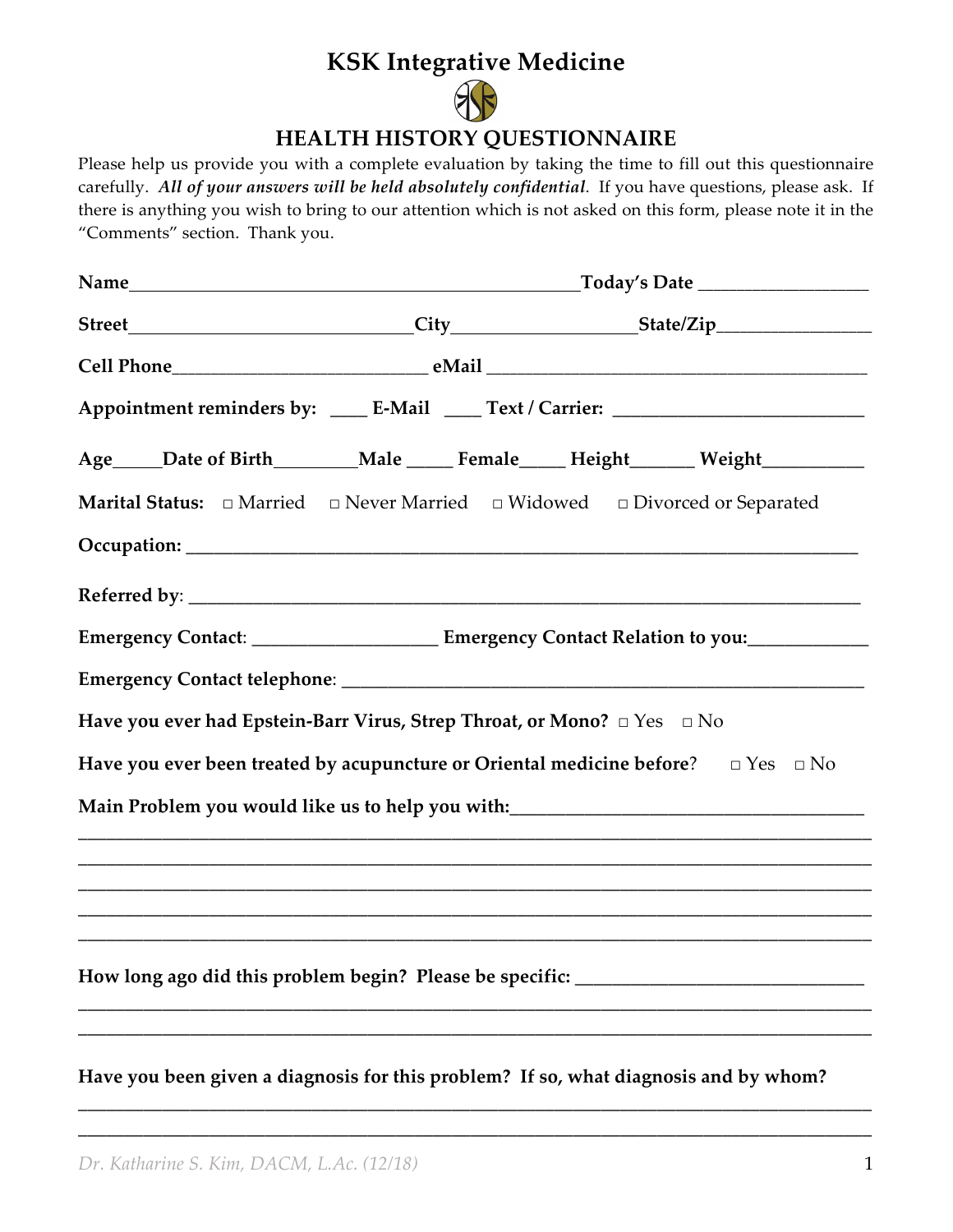|               | What other kinds of treatment have you tried? $\Box$ Western Medicine $\Box$ Acupuncture               |  |  |
|---------------|--------------------------------------------------------------------------------------------------------|--|--|
|               | $\Box$ Herbs $\Box$ Massage $\Box$ Physical Therapy $\Box$ Chiropractor $\Box$ Reiki $\Box$ Homeopathy |  |  |
| $\Box$ Other: |                                                                                                        |  |  |
|               | Secondary Complaints you would like us to help you with:                                               |  |  |

**\_\_\_\_\_\_\_\_\_\_\_\_\_\_\_\_\_\_\_\_\_\_\_\_\_\_\_\_\_\_\_\_\_\_\_\_\_\_\_\_\_\_\_\_\_\_\_\_\_\_\_\_\_\_\_\_\_\_\_\_\_\_\_\_\_\_\_\_\_\_\_\_\_\_\_\_\_\_\_\_\_\_\_\_\_ Past Personal Medical History of Significant Illnesses: □** Asthma **□** Allergies **□** Diabetes

**\_\_\_\_\_\_\_\_\_\_\_\_\_\_\_\_\_\_\_\_\_\_\_\_\_\_\_\_\_\_\_\_\_\_\_\_\_\_\_\_\_\_\_\_\_\_\_\_\_\_\_\_\_\_\_\_\_\_\_\_\_\_\_\_\_\_\_\_\_\_\_\_\_\_\_\_\_\_\_\_\_\_\_\_\_**

**□** Cancer **□** Stroke **□** Heart disease **□** High Blood Pressure **□** Seizures **□** Hepatitis

\_\_\_\_\_\_\_\_\_\_\_\_\_\_\_\_\_\_\_\_\_\_\_\_\_\_\_\_\_\_\_\_\_\_\_\_\_\_\_\_\_\_\_\_\_\_\_\_\_\_\_\_\_\_\_\_\_\_\_\_\_\_\_\_\_\_\_\_\_\_\_\_\_\_\_\_\_\_\_\_\_\_\_\_\_\_\_\_\_\_\_\_ **\_\_\_\_\_\_\_\_\_\_\_\_\_\_\_\_\_\_\_\_\_\_\_\_\_\_\_\_\_\_\_\_\_\_\_\_\_\_\_\_\_\_\_\_\_\_\_\_\_\_\_\_\_\_\_\_\_\_\_\_\_\_\_\_\_\_\_\_\_\_\_\_\_\_\_\_\_\_\_\_\_\_\_\_\_\_\_\_\_\_\_\_**

\_\_\_\_\_\_\_\_\_\_\_\_\_\_\_\_\_\_\_\_\_\_\_\_\_\_\_\_\_\_\_\_\_\_\_\_\_\_\_\_\_\_\_\_\_\_\_\_\_\_\_\_\_\_\_\_\_\_\_\_\_\_\_\_\_\_\_\_\_\_\_\_\_\_\_\_\_\_\_\_\_\_\_\_ \_\_\_\_\_\_\_\_\_\_\_\_\_\_\_\_\_\_\_\_\_\_\_\_\_\_\_\_\_\_\_\_\_\_\_\_\_\_\_\_\_\_\_\_\_\_\_\_\_\_\_\_\_\_\_\_\_\_\_\_\_\_\_\_\_\_\_\_\_\_\_\_\_\_\_\_\_\_\_\_\_\_\_\_ \_\_\_\_\_\_\_\_\_\_\_\_\_\_\_\_\_\_\_\_\_\_\_\_\_\_\_\_\_\_\_\_\_\_\_\_\_\_\_\_\_\_\_\_\_\_\_\_\_\_\_\_\_\_\_\_\_\_\_\_\_\_\_\_\_\_\_\_\_\_\_\_\_\_\_\_\_\_\_\_\_\_\_\_

\_\_\_\_\_\_\_\_\_\_\_\_\_\_\_\_\_\_\_\_\_\_\_\_\_\_\_\_\_\_\_\_\_\_\_\_\_\_\_\_\_\_\_\_\_\_\_\_\_\_\_\_\_\_\_\_\_\_\_\_\_\_\_\_\_\_\_\_\_\_\_\_\_\_\_\_\_\_\_\_\_\_\_\_\_

\_\_\_\_\_\_\_\_\_\_\_\_\_\_\_\_\_\_\_\_\_\_\_\_\_\_\_\_\_\_\_\_\_\_\_\_\_\_\_\_\_\_\_\_\_\_\_\_\_\_\_\_\_\_\_\_\_\_\_\_\_\_\_\_\_\_\_\_\_\_\_\_\_\_\_\_\_\_\_\_\_\_\_\_\_

□ Rheumatic Fever □ Thyroid disease □ Venereal disease Other:\_\_\_\_\_\_\_\_\_\_\_\_\_\_\_\_\_\_\_\_

**Hospitalizations/Surgeries (including dates)**:\_\_\_\_\_\_\_\_\_\_\_\_\_\_\_\_\_\_\_\_\_\_\_\_\_\_\_\_\_\_\_\_\_\_\_\_\_\_\_\_\_\_\_

S**ignificant Trauma (auto accidents, falls, etc.**):\_\_\_\_\_\_\_\_\_\_\_\_\_\_\_\_\_\_\_\_\_\_\_\_\_\_\_\_\_\_\_\_\_\_\_\_\_\_\_\_\_\_\_

**Allergies (drugs, chemicals, metals, foods**):\_\_\_\_\_\_\_\_\_\_\_\_\_\_\_\_\_\_\_\_\_\_\_\_\_\_\_\_\_\_\_\_\_\_\_\_\_\_\_\_\_\_\_\_\_\_

|  |  |                                                                                             | <b>Family Medical History:</b> (check all that are applicable) $\Box$ Asthma $\Box$ Allergies $\Box$ Diabetes |                |
|--|--|---------------------------------------------------------------------------------------------|---------------------------------------------------------------------------------------------------------------|----------------|
|  |  | $\Box$ Cancer $\Box$ Stroke $\Box$ Heart disease $\Box$ High Blood Pressure $\Box$ Seizures |                                                                                                               | $\Box$ Thyroid |
|  |  |                                                                                             | $\Box$ Hepatitis $\Box$ Rheumatic Fever $\Box$ Thyroid disease $\Box$ Venereal disease Other:                 |                |

\_\_\_\_\_\_\_\_\_\_\_\_\_\_\_\_\_\_\_\_\_\_\_\_\_\_\_\_\_\_\_\_\_\_\_\_\_\_\_\_\_\_\_\_\_\_\_\_\_\_\_\_\_\_\_\_\_\_\_\_\_\_\_\_\_\_\_\_\_\_\_\_\_\_\_\_\_\_\_\_\_\_\_\_\_

\_\_\_\_\_\_\_\_\_\_\_\_\_\_\_\_\_\_\_\_\_\_\_\_\_\_\_\_\_\_\_\_\_\_\_\_\_\_\_\_\_\_\_\_\_\_\_\_\_\_\_\_\_\_\_\_\_\_\_\_\_\_\_\_\_\_\_\_\_\_\_\_\_\_\_\_\_\_\_\_\_\_\_\_\_ \_\_\_\_\_\_\_\_\_\_\_\_\_\_\_\_\_\_\_\_\_\_\_\_\_\_\_\_\_\_\_\_\_\_\_\_\_\_\_\_\_\_\_\_\_\_\_\_\_\_\_\_\_\_\_\_\_\_\_\_\_\_\_\_\_\_\_\_\_\_\_\_\_\_\_\_\_\_\_\_\_\_\_\_\_

\_\_\_\_\_\_\_\_\_\_\_\_\_\_\_\_\_\_\_\_\_\_\_\_\_\_\_\_\_\_\_\_\_\_\_\_\_\_\_\_\_\_\_\_\_\_\_\_\_\_\_\_\_\_\_\_\_\_\_\_\_\_\_\_\_\_\_\_\_\_\_\_\_\_\_\_\_\_\_\_\_\_\_\_\_

\_\_\_\_\_\_\_\_\_\_\_\_\_\_\_\_\_\_\_\_\_\_\_\_\_\_\_\_\_\_\_\_\_\_\_\_\_\_\_\_\_\_\_\_\_\_\_\_\_\_\_\_\_\_\_\_\_\_\_\_\_\_\_\_\_\_\_\_\_\_\_\_\_\_\_\_\_\_\_\_\_\_\_\_\_

**Medicines taken within the last two months** (vitamins, drugs, herbs, etc.):

**Are there any areas of your life that you find stressful? Please describe:\_\_\_\_\_\_\_\_\_\_\_\_\_\_\_\_\_**\_\_

**Do you have a regular exercise program**? □ No □ Yes If yes, please describe:\_\_\_\_\_\_\_\_\_\_\_\_\_\_

**Do you follow any type of special diet (e.g. vegetarian, vegan, medical related, or other)? □ No □ Yes If Yes, what type of diet? \_\_\_\_\_\_\_\_\_\_\_\_\_\_\_\_\_\_\_\_\_\_\_\_\_\_\_\_\_\_\_\_\_\_\_\_\_\_\_\_\_\_\_\_\_\_**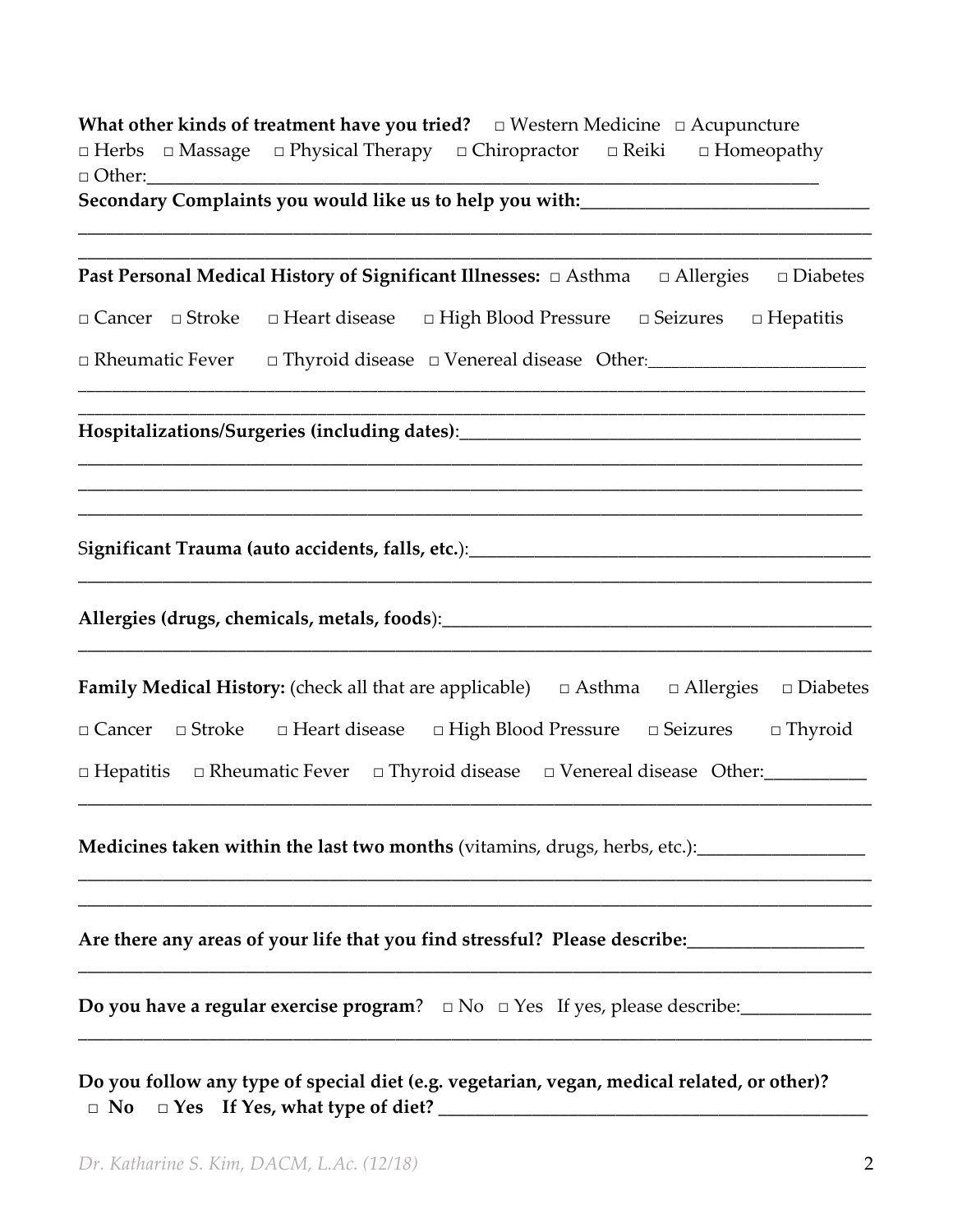| Describe your average daily diet:                                                                                               |  |  |  |  |  |
|---------------------------------------------------------------------------------------------------------------------------------|--|--|--|--|--|
|                                                                                                                                 |  |  |  |  |  |
|                                                                                                                                 |  |  |  |  |  |
|                                                                                                                                 |  |  |  |  |  |
|                                                                                                                                 |  |  |  |  |  |
| How many cups of caffeinated coffee, tea, or cola do you drink per week?_______________                                         |  |  |  |  |  |
| How many 8 oz. glasses of water do you drink per day?____________________________                                               |  |  |  |  |  |
| How many alcoholic beverages do you drink per week?                                                                             |  |  |  |  |  |
| Please describe any use of drugs for non-medical purposes:<br><u>Please describe any use of drugs for non-medical purposes:</u> |  |  |  |  |  |

**\_\_\_\_\_\_\_\_\_\_\_\_\_\_\_\_\_\_\_\_\_\_\_\_\_\_\_\_\_\_\_\_\_\_\_\_\_\_\_\_\_\_\_\_\_\_\_\_\_\_\_\_\_\_\_\_\_\_\_\_\_\_\_\_\_\_\_\_\_\_\_\_\_\_\_\_\_\_\_\_\_\_\_\_**

**Please indicate any painful or distressed body areas by circling the particular area:**



**Please check if you have had any of the following, particularly if in the last three months:**

## **GENERAL:**

- 
- 
- **□** Poor sleeping **□** Night sweats **□** Weight loss **□** Cravings
- **□** Weight gain **□** Change in appetite **□** Strong thirst for: **□** Hot drinks **□** Cold drinks
- **□** Fevers **□** Chills **□** Fatigue **□** Sweat easily
	-
	-
- □ Sudden energy drop, if so what time of day?
- **□** Bleed or bruise easily **□** Peculiar tastes or smells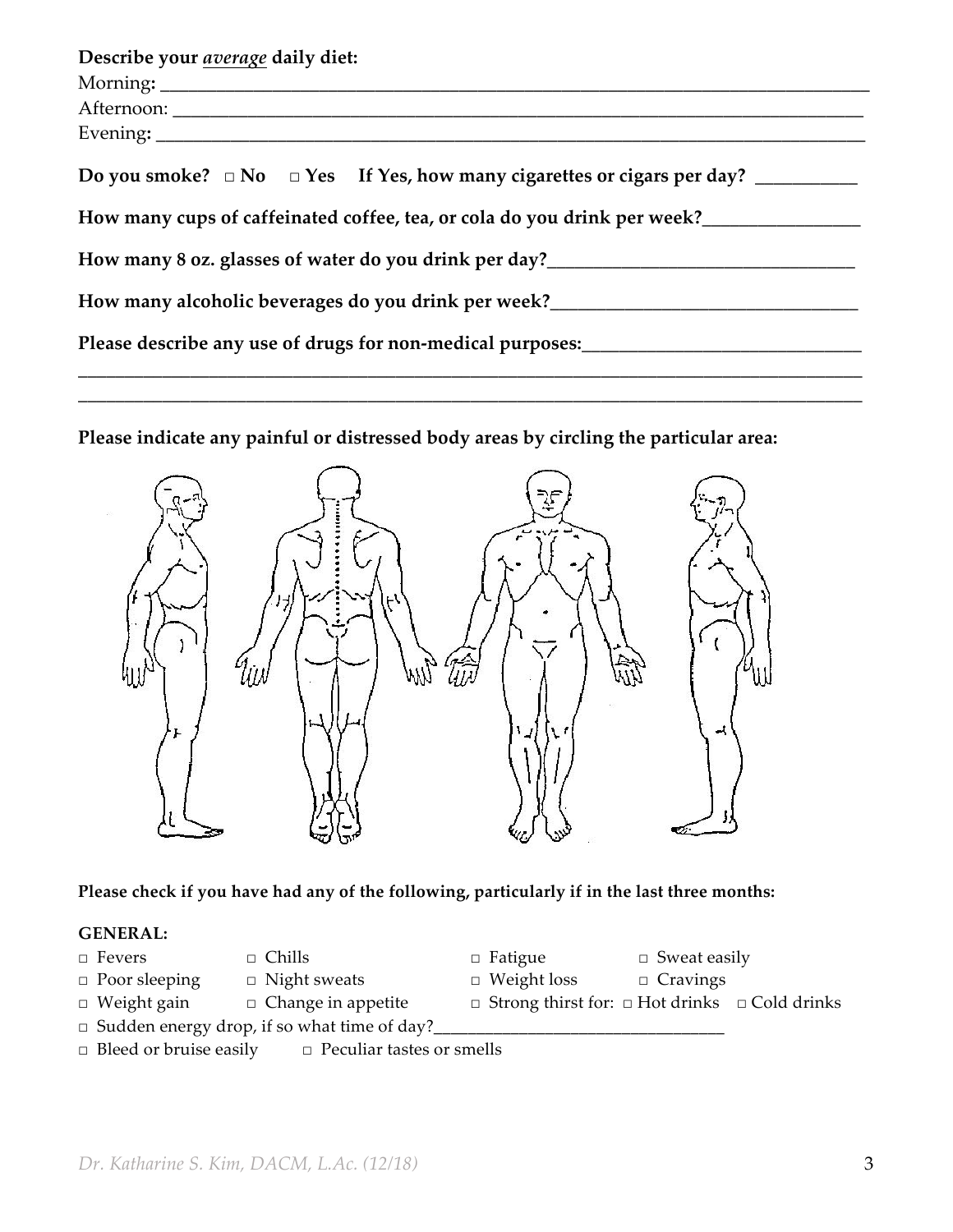## **SKIN & HAIR: □** Rashes **□** Ulcerations **□** Hives **□** Itching **□** Eczema **□** Pimples **□** Dandruff **□** Loss of hair **□** Recent moles **□** Psoriasis **□** Dermatitis **□** Acne **□** Change in hair or skin texture □ Any other skin or hair problems?\_ **HEAD, EYES, EARS, NOSE & THROAT: □** Dizziness **□** Concussions **□** Migraines **□** Glasses **□** Eye strain **□** Eye pain **□** Poor vision **□** Night blindness **□** Color blindness **□** Cataracts **□** Blurry vision **□** Earaches **□** Ringing in ears **□** Spots in front of eyes **□** Poor hearing **□** Sinus problems □ Nose bleeds **□** Recurrent sore throats **□** Grinding teeth **□** Clenching jaw **□** Facial pain **□** Sores on lips or tongue **□** Teeth problems **□** Jaw clicks **□** Headaches, where and when?\_\_\_\_\_\_\_\_\_\_\_\_\_\_\_\_\_\_\_\_\_\_\_\_\_\_\_\_\_\_\_\_\_\_\_\_\_\_\_\_\_\_\_\_\_\_\_\_\_\_\_\_\_ □ Any other head or neck problems?<br>□ **CARDIOVASCULAR: □** High blood pressure **□** Low blood pressure **□** Chest pain **□** Fainting **□** Irregular heart beat **□** Difficulty in breathing **□** Blood clots **□** Phlebitis **□** Cold hands or feet **□** Swelling of hands **□** Swelling of feet □ Varicose or spider veins □ Palpitations □ □ Palpitations at rest **□** Any other heart of blood vessel problems?\_\_\_\_\_\_\_\_\_\_\_\_\_\_\_\_\_\_\_\_\_\_\_\_\_\_\_\_\_\_\_\_\_\_\_\_\_\_\_\_\_\_ **RESPIRATORY:** □ Cough □ Coughing blood □ Asthma □ Bronchitis □ Pneumonia □ Pain with deep breath □ Chest tightness □ Difficulty breathing when lying down □ Phlegm production, what color?\_\_\_\_\_\_\_\_\_\_\_\_\_\_\_\_\_\_\_\_\_\_\_\_\_\_\_\_\_\_\_\_\_\_\_\_\_\_\_\_\_\_\_\_\_\_\_\_\_\_\_ **GASTROINTESTINAL:** □ Nausea □ Vomiting □ Diarrhea □ Constipation □ Gas □ Belching □ Black stools □ Blood in stools □ Indigestion □ Bad breath □ Rectal pain □ Hemorrhoids □ Bleeding gums □ Food stagnation □ Bloating/edema □ Acid reflux/GERD □ Hernia □ Excessive appetite □ Poor appetite □ IBS/Crohn's disease □ Colitis □ Slow digestion □ Abdominal pain/cramps □ Chronic laxative use □ Loose stools, more than 2 per day □ Any other problem with Stomach or intestines\_\_\_\_\_\_\_\_\_\_\_\_\_\_\_\_\_\_\_\_\_\_\_\_\_\_\_\_\_\_\_\_\_\_ **GENITO-URINARY:** □ Frequent urination □ Blood in urine □ Pain upon urination □ Urgency to urinate □ Unable to hold urine □ Kidney stones □ Decrease in flow □ Impotency □ Sores on genitals □ Any particular color to your urine? \_\_\_\_\_\_\_\_\_\_\_\_\_\_\_\_\_\_\_\_\_\_\_\_\_\_\_\_\_\_ □ Do you wake up at night to urinate? If yes, how many times a night? \_\_\_\_\_\_\_\_\_\_\_\_\_\_\_\_ □ Any other problems with your genital or urinary systems?<br>□